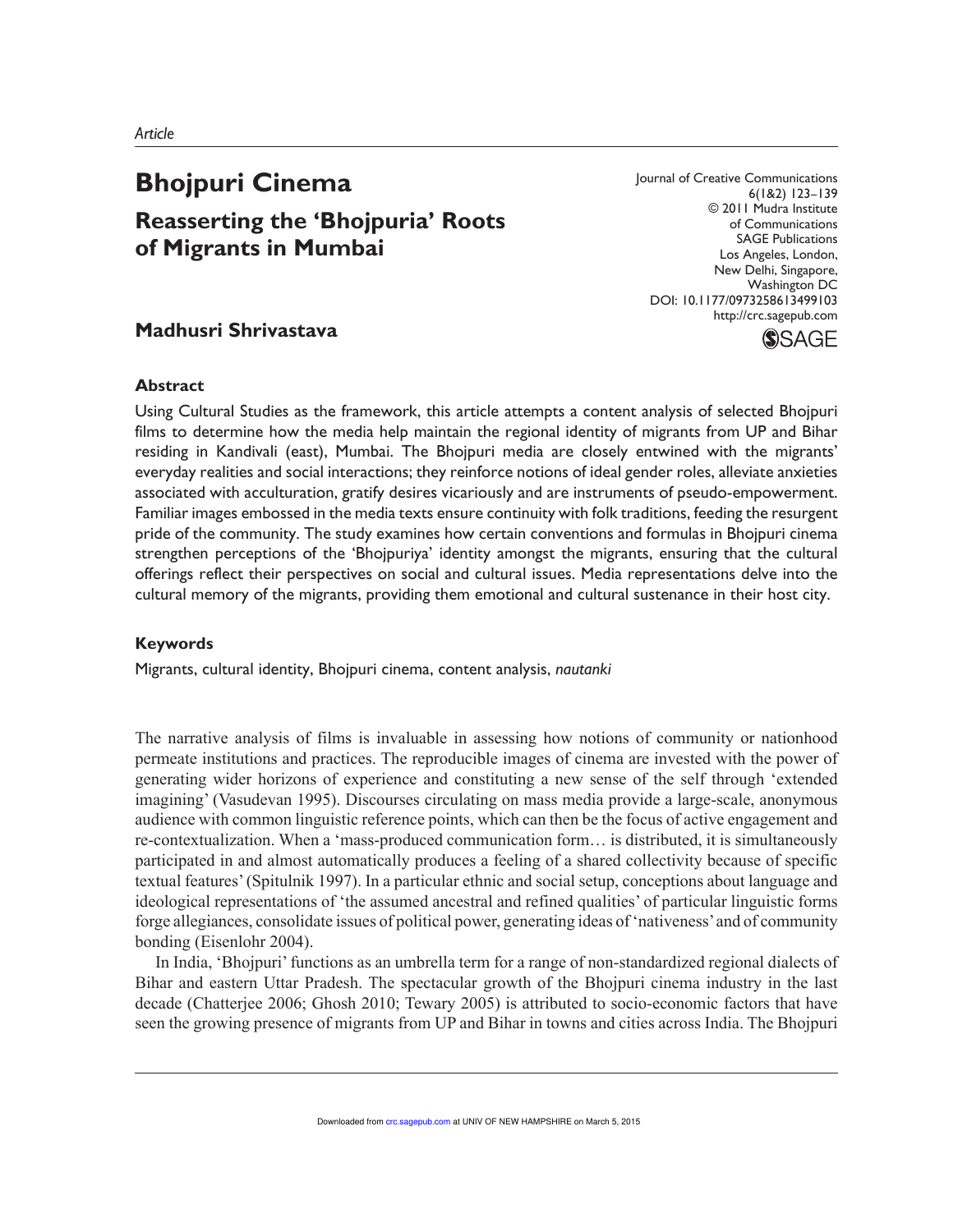identity is daily being shaped as a reaction against the political agitations targeting this efflux to various parts of the country (Nandal 2008; Sahajwala 2008). The revival of the Bhojpuri media can be viewed as the outcome of layered, complex factors, often at odds with each other (Ghosh 2010), not the least being 'the "cultural" restiveness' seen in the dialects of Hindi of late, and the phenomenon of 'incipient identities... becoming stronger when they are embattled' (Tripathy & Verma 2011, p. 100).

# **Demand for Regional Connect**

Owing to large-scale migration, today Bhojpuri cinema runs to packed houses not only in metros like Mumbai, Delhi and Kolkata, but in tier two and tier three cities of Punjab, Rajasthan and Gujarat. Outside of UP and Bihar, Mumbai alone accounts for 15 per cent of the monetary collections from the movies (Ghosh 2010). The unprecedented success of these films draws attention to the markedly different aesthetic sensibilities that the industry is catering to. Hindi cinema no longer has a pan-Indian appeal on account of its inability to connect to the non-urban viewers. Ghosh (2005, 2007) points out that Bollywood and 'Bhojwood' (a term he uses) represent disparate worlds: 'India Shining and India Invisible'. Bollywood now abounds in 'gel-and-cologne film-makers' who 'bypass middle and lower India,' depicting a world 'culturally aseptic and unreal to all except mawkish expatriates' (Ghosh 2005). Chatterjee (2006) attributes the ferment in Bhojpuri cinema to 'Bollywood's continuing apathy towards the rural yarns that were once commonplace in Hindi cinema' (*Naya Daur, Ganga Jamuna, Mera Gaon Mera Desh, Sholay,* and so on). The reigning heroes of Bhojwood, Ravi Kishen and Manoj Tiwari, who transformed a moribund industry into a profit making venture, have repeatedly projected themselves as dyed-in-the-wool 'Bhojpuriyas'. *'Mitti ki khushboo ani chahiye'* (one must get the fragrance of the soil) says Manoj Tiwari 'Mridul', the popular Bhojpuri superstar, claiming that Bhojpuri audiences like personalities they can identify with in real-life (Kumar 2006). Ravi Kishen too has been quoted on an Indian website as saying Bhojpuri cinema is like 'home-cooked food' (Tewary 2005), wholesome and satisfying in its very familiarity.

Tewary (2005), reporting from Patna, quotes Vinod Mirani, the editor of a Bollywood trade journal, 'Bhojpuri movies are not about Technicolor fantasies. The thrust is towards home-grown subjects. The concerns are largely to do with marriage and family. There's lot of emotions'. Besides, 'the audience wants familiarity of locations,' says Sudhakar Pandey, the producer of hits like *Daroga Babu I Love You*. This accounts for locations in eastern UP around Gorakhpur turning into the most favoured destinations for shooting (Ghosh 2007).

This article attempts a content analysis of selected Bhojpuri films to determine if and in what manner cinematic representations of Bhojpuri ethos strengthen the regional identity of the migrants and provide them emotional and cultural sustenance in Mumbai, their host city. It examines how certain conventions and formulas in Bhojpuri cinema maintain notions of the Bhojpuri identity amongst migrants, addressing their distinctive needs in terms of recreation and ensuring that the world-view that emerges from the cultural offerings reflects their perspectives on social and cultural issues. The textual analysis in the article is embedded in research that sought to offer insights into how north Indian migrants in Kandivali (east), Mumbai, utilize the media to negotiate between integration in the new city and sustenance of links with the culture of the Hindi heartland. It endeavoured to examine how the Bhojpuri media is responding to the contemporary socio-cultural developments in Mumbai, to understand the dynamics of changing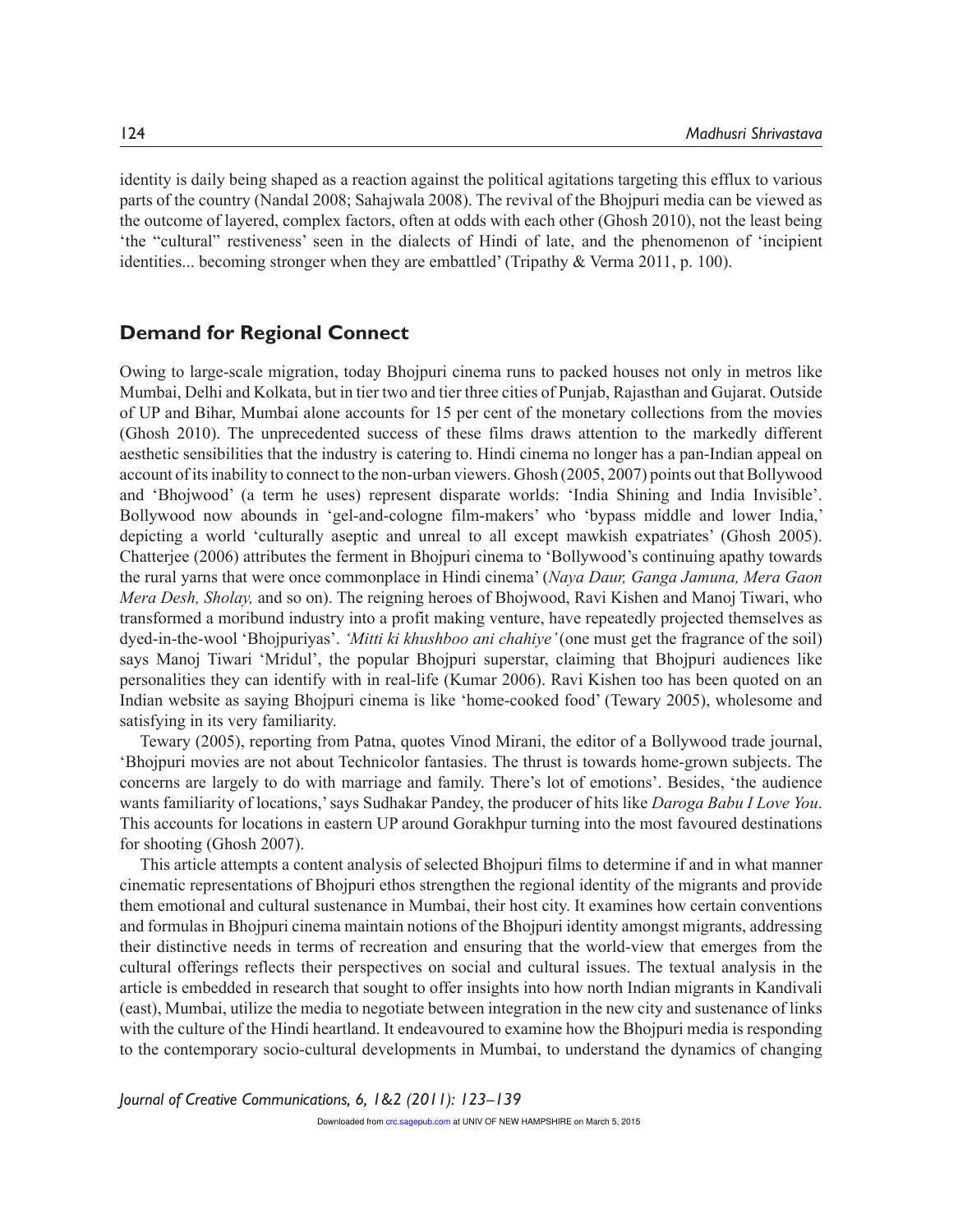societies and to study the role of the media in facilitating the preservation of a distinctly North Indian cultural identity in Mumbai.

### **Research Methodology**

The research approached the issue of media and migration from a cultural studies perspective. The study was primarily qualitative, premised on the basic assumption that through an inductive process the researcher can arrive at a pattern of meaning and interpret the way others view the world (Creswell 2003). The research involved content analysis of media popular with Bhojpuri speaking audiences and in-depth interviews with media producers and executives. The research design used was exploratory when seeking responses on media practices and preferences; a descriptive design was employed when describing the socio-cultural values and attitudes concerning cultural identity.

The methods adopted for data collection included in-depth interviews, group discussions, observation and content analysis. The research method also included a survey through a questionnaire that enabled collection of demographic details of the sample and examination of habits of media use and media preferences. The purposive (judgement) sampling strategy was adopted, and the sample size was restricted to a focused sample of 120. A subset of purposive sampling, the snowball sample, was also used. The field sites were selected through purposeful sampling, ensuring a fair representation of the population.

This article focuses on the content analysis of Bhojpuri films to illumine how the reassertion of the 'Bhojpuriya' roots is effected through recognizable leitmotifs that delve into the collective memory of the migrants. The selection of media products for analyses was based on the data gathered through the survey and the interviews, as well as the information obtained from secondary sources. In tune with Dermot Mc Keone's (1995) definition of open analysis, dominant messages were identified in the subject matter of the cultural texts to assess whether recurrent patterns in them reinforce notions of the Bhojpuri identity amongst migrants.

# **Cultural Capital**

All cultural products comprise conventions the audience is familiar with, as well as inventions, topical references and images that have gained currency in that age. While conventions ensure continuity and constancy of cultural traditions, inventions reflect the evolution of cultural practices, their adaptation to changed socio-cultural circumstances (Cawelti 1969). 'Cultural capital', that is, generic knowledge of cultural products, is therefore, a prerequisite for readers to make sense of cultural texts. One such form of knowledge that helps easy identification is genre, a complex of themes, narrative structures and styles that groups of individual films have in common (Ang 1985).

Barthes (1991) argues that events in media texts make sense only in relation to other texts within a genre; hence familiar incidents acquire meaning chiefly with the help of structural conventions. While 'conventions are social and ideological, a formula … is an industrial and economic translation of conventions' (Fiske 1987, p. 221). A formula is akin to the shared repertory of cultural practices generated on the basis of the chief concerns of the cultural group to which it caters. This study explores how the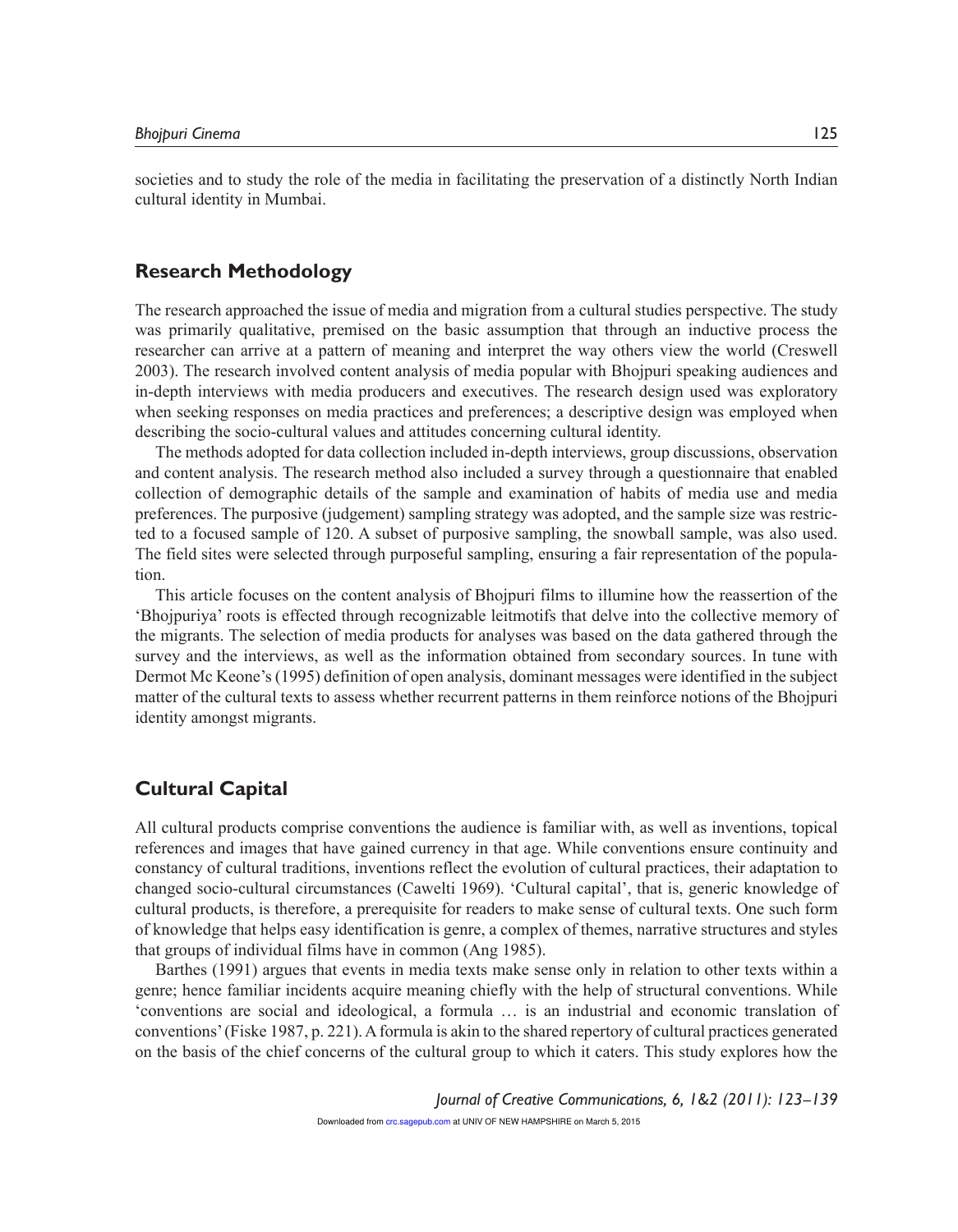formula's comforting predictability provides a euphoric high and generates solidarity among migrants far removed from their home states.

The selection of media products for analyses was based on three criteria:

- • Top grossers at the box-office, such as *Nadia Ke Paar, Sasura Bada Paisewala, Nirahua Rickshawala* (Bhojpuriya Cinema n.d.; brandbihar.com 2012; Ghosh 2010).
- Most popular films on the basis of audience recall.
- Films featuring the favourite stars of Bhojpuri cinema: Manoj Tiwari, Ravi Kishen, 'Nirahua' Dinesh Lal Yadav, Rani Chatterjee, Pakhi Hegde and Pawan Singh.

# **Palimpsest Text**

A quick sojourn through the terrain of Bhojpuri cinema indicates its close kinship with the melodramatic traditions of Bollywood family dramas of the 1960s and 1970s. Villainous patriarchs and crafty crooks thwart young lovers; family, traditions, honour and sacrifice complicate the plot till finally, after innumerable twists and turns, the path of love runs smooth. The analysis of the textual features of Bhojpuri films also reveals that the strongest likenesses are with the folk theatre tradition of *nautanki* and *svang*, rooted in the peasant society of pre-modern northern India. *Nautanki* theatre, which is known for its stylized acting, entertains its audiences with tales of valour, romance and family honour, interspersed with ribaldry, lively dancing and singing. Although live performances are infrequent today, the essence of *nautanki* is captured through the electronic media that refashion the spirit of folk theatre to appeal to changing tastes.

Justyna Kucharska (2007), in her analysis of filmmaker Deepa Mehta's cinema, suggests that a diasporic postmodern text is an example of what Gerarde Genette, in his essay 'Palimpsesty: Literatura drugiego stopnia' (1992) calls 'palimpsest reading'. A palimpsest is a text written on a previous, not completely erased text, so that the earlier one is visible while reading the subsequent. When different elements from diverse cultures are used to create hybrids or collages, the hypertext, that is the new entity, is the palimpsest implanted on the hypotexts, the borrowed elements. She further elaborates that palimpsests are based on Kristeva's notions of intertextuality (Kristeva & Moi 1986), which state that a text is a mosaic of quotations, and is nothing but the absorption and transformation of another. Kucharska goes on to discuss how in the books *The Literature of Exhaustion* (1967) and *TheLiterature of Replenishment* (1982), John Barth reflects upon a distinct trend in postmodern cultural practices. He argues that artists are hamstrung by increasing inability to innovate, as everything worth saying has already been said. The only way they can resolve this problem is by delving into the past and creating a pastiche of old themes and forms. Bhojpuri films are thus an illustration of the 'replenishment' of contemporary works of art by infusing into them the artistic traditions of the past. Deriving inspiration from diverse cultural sources, Bhojpuri cinema reflects a dialogue between these two complex hypotexts, between two modes of cultural practices: the *Nautanki*  tradition and Bollywood mainstream cinema of the mid twentieth century.

# **Melodramatic Excess**

Most of the plots of popular *nautanki* hinge on love relationships, family feuds, social relationships, economic conditions, the autocracy of those in power, valour, the evils of modernity and the travails of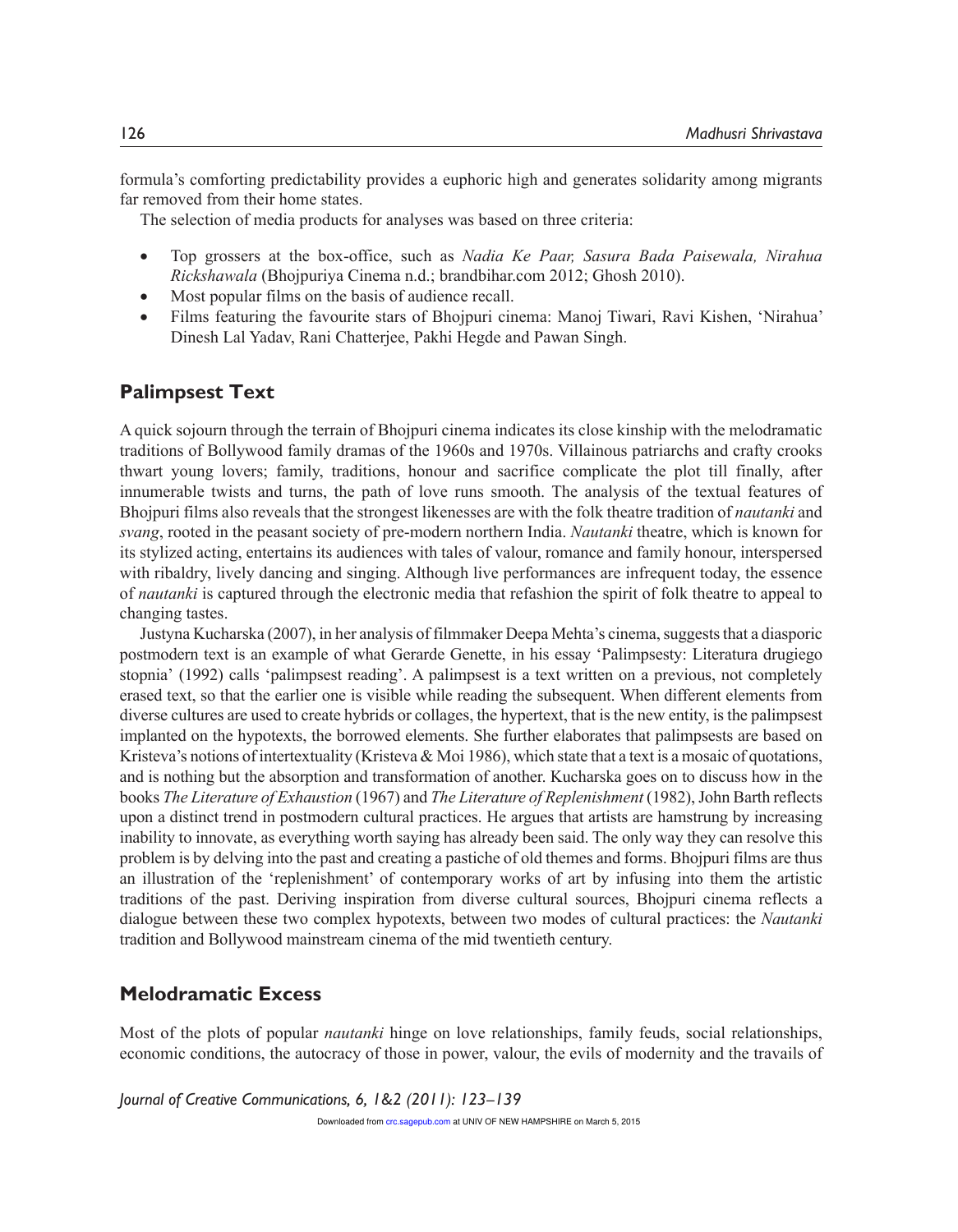innocence. The script is often loose and flexible, allowing for various interpolations and improvisation, and the chief means of depicting desire and emotions is through songs (Warij 1984). As indicated in the following section, there is a marked similarity between the subject matter of the *nautanki* and the storylines of popular Bhojpuri films selected for analyses:

- Love relationships: Every one of the films selected for content analyses hinges on the theme of romantic love.
- Family feuds: *Kanyadaan* (Ritual of giving away of daughter in marriage) 2003; *Santaan* (Progeny) 2011; *Devaa* 2007; *Tohar Naikhe Kavno Jod Tu Bejod Badu Ho* (No one is like you, you are matchless) 2009; *Hum Bahubali* (I am the Strongman) 2008; *Sasura Bada Paisewala*  (Father-in-law is a Wealthy Man) 2005.
- • Social relationships: *Nadiya ke Paar* (Across the River) 1982; *Devaa*; *Rangbaz Daroga* (The Flamboyant Police Officer) 2009; *Nirahua Rickshawala* (Nirahua Rickshaw Driver) 2007; *Hum Bahubali*; *Bhumiputra* (Son of the Soil) 2009.
- Economic conditions: *Devaa; Rangbaz Daroga; Nirahua Rickshawala; Hum Bahubali*; *Kanyadaan; Santaan*; *Bhumiputra.*
- Autocracy of those in power: *Kanyadaan; Santaan; Devaa; Tohar Naikhe Kavno Jod Tu Bejod Badu Ho…; Hum Bahubali; Sasura Bada Paisewala; Rangbaz Daroga; Nirahua Rickshawala; Bhumiputra.*
- • Valour: *Kanyadaan; Santaan; Devaa; Tohar Naikhe Kavno Jod Tu Bejod Badu Ho…; Hum Bahubali; Sasura Bada Paisewala; Rangbaz Daroga; Nirahua Rickshawala; Bhumiputra.*
- • Evils of modernity: *Tohar Naikhe Kavno Jod Tu Bejod Badu Ho; Sasura Bada Paisewala.*
- Travails of Innocence: *Kanyadaan; Santaan; Devaa.*

The narratives are replete with features that are the stock-in-trade of the classical melodramatic plot.<sup>1</sup> Poor boy meets rich girl, against a backdrop presented in flattering hues; they fall in love; a dramatic event (almost always external) thwarts their union; the protagonists are helpless; eventually, after several ordeals, they are united. Subtleties are eschewed, and in tune with classic, linear narratives, the 'hermeneutic code' consists of obstacles, deceptions and misunderstandings. Everything that defers the ultimate reconciliation is decoded and conquered in the revelation of complete truth at the end (Modleski, cited in Ang 1985, p. 74). In *Nirahua Rickshawala,* for instance, the journey takes on a picaresque quality. Unsavoury characters attack the beauteous heroine; the brave hero assures her she is safe in a *mard ka ricksha* (a macho man's rickshaw) and thrashes the assailants; while the disparity between the rich and powerful tyrants and the good hearted, honest but humble folk is constantly reinforced.

Sensational incidents that generate heightened dramatic tension are not just an element of *Nautanki*, but also a salient feature of the melodramatic structure of contemporary Bhojpuri cinema. Whether it is the sister-in-law tumbling down the stairs to her death (*Nadiya ke Paar*), or the heroine attacked by goons (*Sasura Bada Paisewala, Devaa, Tohar Naikhe Kavno Jod Tu Bejod Badu Ho…*) or the hero beaten up by the heroine's tyrannical brother (*Nirahua Rickshawala*), the story moves from one outrageous event to another, each leading to a twist in the plot that reverses the protagonist's fortunes. The power of such melodrama emanates from the spectator's emotional involvement in the vicissitudes of the characters' lives.

The comic situations in the films, as in the *nautanki* plots, often revolve around mistaken identity, (*Devaa, Sasura Bada Paisewala, Nirahua Rickshawala, Kanyadaan*), a device rich in double entendre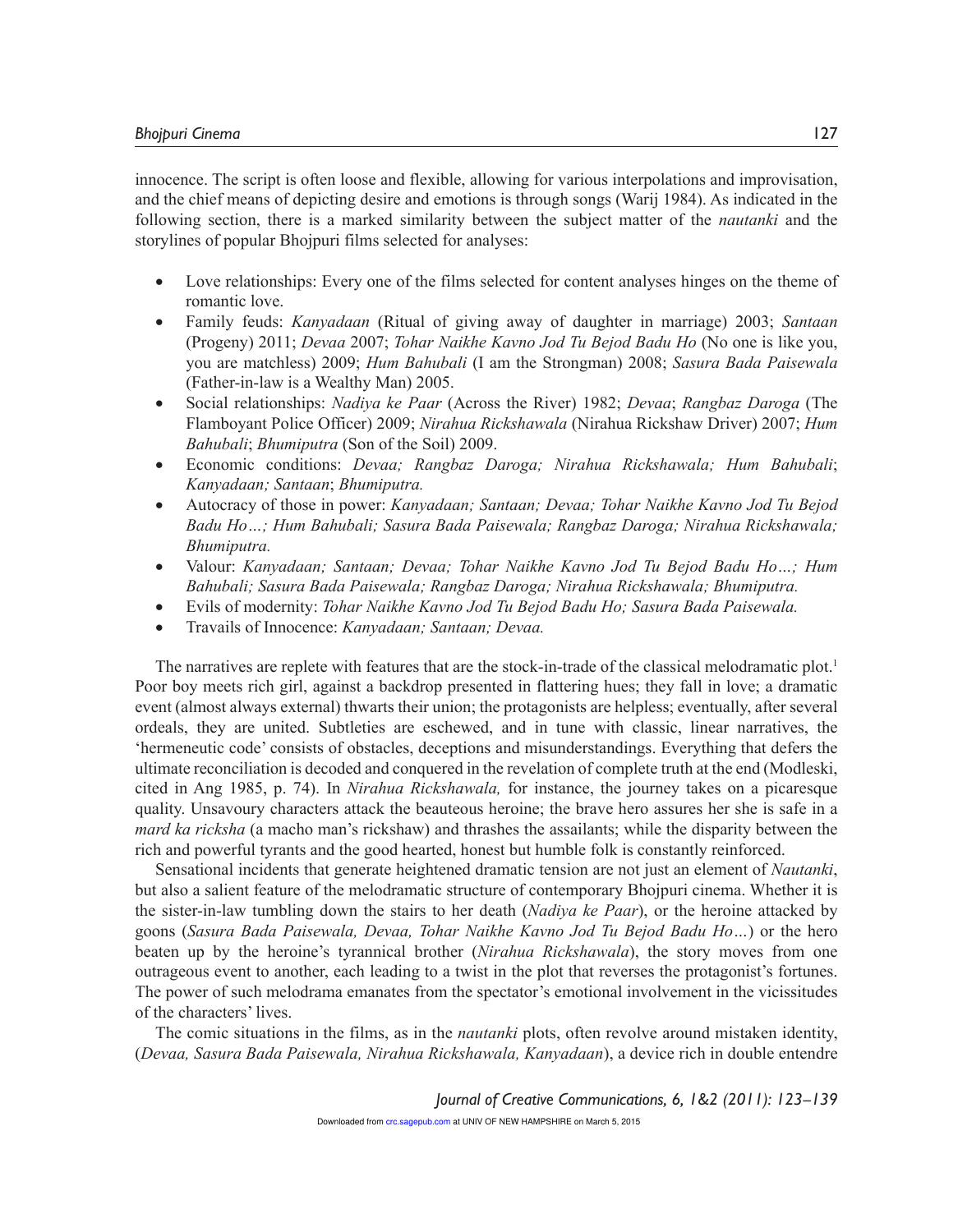and slapstick humour. Exaggerated histrionics is the accepted mode of depicting the perfidy of the villain who persecutes the pure hearted victim. The purpose is to overwhelm the audience by the pathos of the representation and induce intense indignation at the shocking treachery perpetrated on the hapless victim, who is both vulnerable and good (*Kanyadaan, Devaa, Rangbaz Daroga, Santaan*). The films 'morally validate, a kind of primal bloodlust, in the sense that the villain is so despicable, hated so intensely, that there is no more urgent gratification than to see him extinguished' (Singer 2001, pp. 38–40).

# **Moral Absolutism**

Conflict has always been an integral part of the *nautanki* plot (Warij 1984); but the conflict is the outcome of coincidence and is not engendered by the inner workings of the character. In accordance with this tradition of story telling, in Bhojpuri cinema, truth is shown to triumph, virtue is rewarded and poetic justice meted out. The Indian worldview prefers to believe that truth will be victorious, the good will be rewarded in the end and the evil punished.

In *Mythologies* (2009, p. 170) Roland Barthes describes how:

in passing from history to nature, myth acts economically: it abolishes the complexity of human acts, it gives them the simplicity of essences, it does away with all dialectics, with any going back on what is immediately visible, it organizes a world which is without contradiction because it is without depth, a world which is open and wallowing in the evident, it establishes a blissful clarity: things appear to mean something by them-selves.

Reinforcing the 'salience' of situation or 'incident' in melodrama, Clayton Hamilton (1911) explains that 'life is more frequently melodramatic than tragic… ultimately, we are all governed by random forces of happenstance… Much of our life—in fact, by far the major share—is casual instead of causal'. Hence in melodrama the incidents determine and control the character, unlike in both tragedy and comedy where the characters control the plot. It has been suggested that in a world where moral ambiguity has overshadowed the reassuring black and white dichotomy of the past, where religion and tradition are no longer able to provide reassuring answers, melodrama offers the comforting certitude of virtue's victory over vice. Melodramatic cinema serves as the pacifier that ameliorates the anxiety caused by moral ambiguity by upholding a world of clearly demarcated ethical choices. Round characters would beg a sensibility more subtle than the one popular cinema caters to. Singer (2001, p. 49) states:

Nearly all the good or ill that happens to us is drifted to us, uncommanded, undeserved, upon the tides of chance. It is this immutable truth–the persistency of chance in the serious concerns of life and the inevitable influence of accident on character—that melodrama aims to represent.

The continuing hold of such stories hinges on the significant role chance plays in the lives of the working classes lacking agency over the forces that shape their fortunes.

Melodrama may seem imbued in improbability, but to the average slum dweller, the situations are a reflection of quotidian reality. Observing that a suitable metaphor for popular Indian cinema is the urban slum, Nandy (1998, p. 2) states that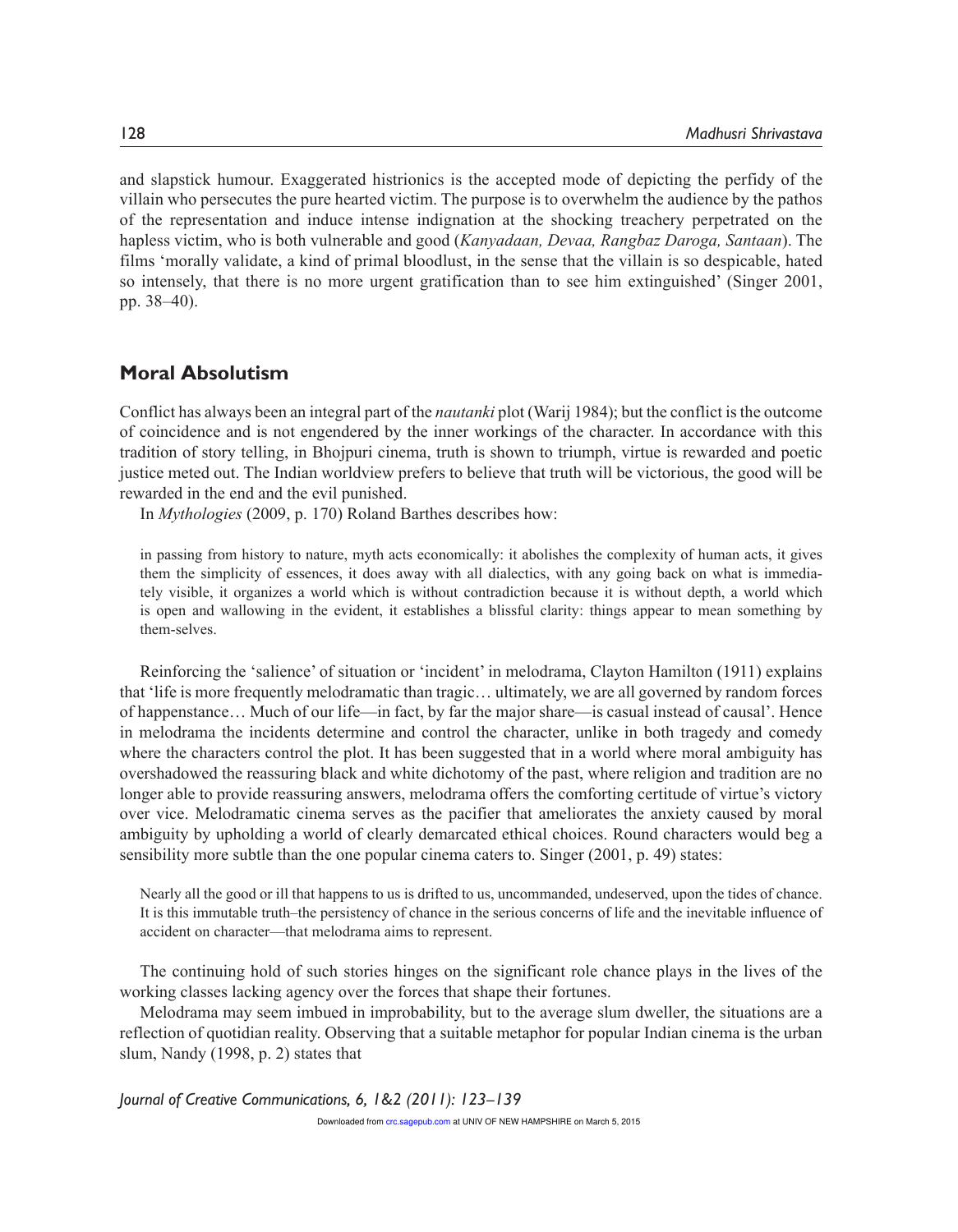Both cinema and the slum in India showed the same impassioned negotiations with every day survival, combined with the same intense effort to forget that negotiation, the same mix of the comic and the tragic, spiced with elements borrowed indiscriminately from the classical and the folk.

Further, such is the law and order situation in the small towns and villages,<sup>2</sup> that even today the petty power play of local goons and politicians has its hold over the lives of people. The sensationalism of Bhojpuri films thus realistically mirrors the unpredictability of life as it is actually lived by the migrants, in the host city, and in the homes they have left behind.

Because melodrama stirs up emotions through contrived events, it privileges the sensational incident over realistic characterization. Ang (1985) argues that this sensationalism is the distinctive strength of the genre, the fundamental reason for its appeal with the audience. The yardstick of originality, which she refers to as a bourgeois literary value, cannot be applied to melodrama; the genre, according to her, has a myth-making function, wherein the 'psychological credibility' of the characters is subordinated to 'imagined situations' surrounded by myths and fantasies with strong emotional underpinnings. These metaphors are effective only on account of their lack of originality and their frequent recurrence in popular narratives; they are therefore easily recognized and comprehended.

# **Types, Not Individuals**

As the *nautanki* draws inspiration from the collective needs of society, the emphasis is not on individuals, but on social types. Hansen (1983) speaks of the 'flatness and exaggerated virtue or villainy of *nautanki* characters', which precludes psychological identification. The characterization in popular Bhojpuri films retains this simplicity: complexities are side-stepped in favour of direct delineation. Elaborating on film maker Shyam Benegal's remarks on Hindi cinema, Shoma Chatterji (1999) says that the films:

… externalize an inner psychological conflict and handle the inner passion generated by social and political processes as problems created by events and persons outside. These events and persons are both ideal types and representatives of different aspects of a fragmented self. These fragments are separately controlled and the Hindi mainstream seeks to sustain this control by sharpening the focuses of these differences between the hero and the anti hero, the heroine and the anti heroine, the large hearted father in law and the middle aged don. The Hindi mainstream does this because integration of these separate fragments into a unified whole would highlight the gray elements of characterization which it does not wish to adhere to.

Regional cinemas likewise steer clear of moral ambiguities, choosing to portray sharply polarized characters, perhaps as external manifestations of the divided self; or as projections of disparate, conflicting internal drives.

# **Every Hero is a True '***Mard***' (Alpha Male)**

The hero is therefore brave, action oriented, dutiful, always triumphing over adversity. He would rather sacrifice his life than compromise his honour. He can be as tender hearted to the gentle and the good,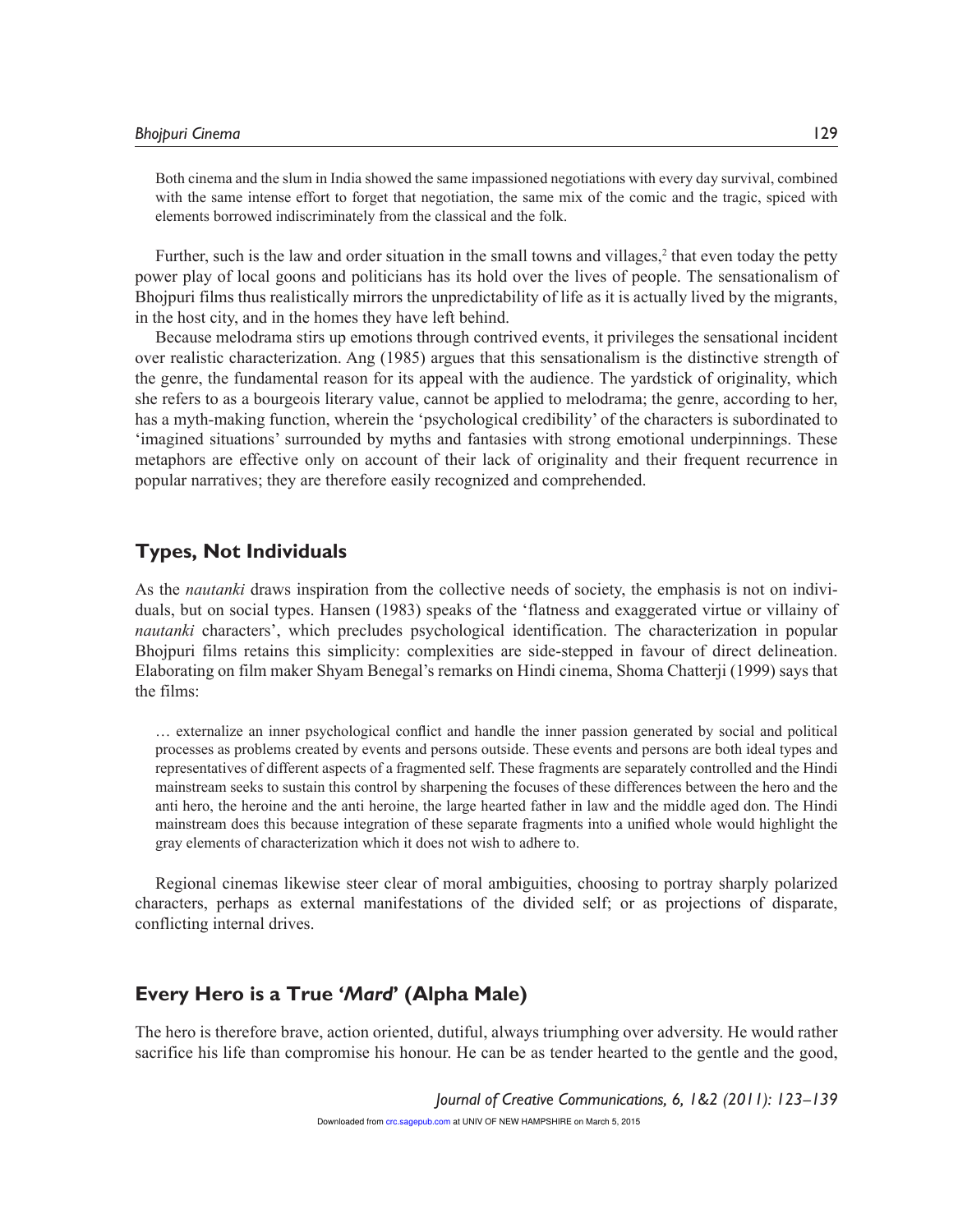as he can be merciless to the perpetrators of evil (*Devaa, Nirahua Rickshawala, Rangbaz Daroga*, *Tohar Naikhe Kavno Jod Tu Bejod Badu Ho, Bhumiputra*). Interestingly, it has been observed that *nautanki* heroes, and by extension, the heroes of popular Bhojpuri cinema, have all the traits that are characteristic of the society from which this art form originates (Warij 1984). Accordingly, love, courage and adherence to a code of honour are the abiding qualities of the hero. Always a man sketched in gigantic, larger than life dimensions, his courage in decimating his enemies is matched by his flamboyance as a passionate lover. In *Grounds for Play*, Hansen (1992, p. 21) states that this 'association of blood lust with sexual lust goes back at least to the Sanskrit drama *Sakuntala*', where King Dushyanta's prowess as a hunter is matched only by his passionate wooing of the sage's daughter.

Typically, the hero is 'completely sure of himself … this certainty forms an important ingredient of his invincibility: he never doubts, knows precisely what he has to do and never dwells on his own insignificance', states Ang (1985, p. 69). For instance, in *Nirahua Rickshawala,* Nirahua is a cult like figure: his stunts and the acts of deliverance are played out against a background chorus chanting out 'Nirahua', akin to the way a deity's name is chanted in mythologicals when miracles are performed. In film after film, (*Devaa, Rangbaz Daroga, Hum Bahubali, Bhumiputra*), we witness the supreme confidence the hero has in his powers, and his belief in the righteousness of his cause. He is therefore never plagued by self doubt, a fact that reaffirms his worth in the eyes of the viewers. Hollywood directors have often spoken half enviously of this willing suspension of disbelief on the part of viewers, the 'little secret contract the director makes with the audience, they know that it is all fantasy... [the hero] can deflect bullets simply because he is the hero' (Singh 2011). The world of make-believe that is conjured up is accepted unquestioningly, unlike in Hollywood, where elaborate explanations and carefully constructed milieu precede the making of a world inhabited by superheroes, such as in the film *Immortals* directed by Tarsem Singh.

All the plots in Bhojpuri cinema abound in clichés about masculine prowess and honour. A harridan, who all but ruins her son and daughter–in-law's life by imposing her will on them, is slapped by her hitherto meek husband when she persists in her domineering ways (*Tohar Naikhe Kavno Jod Tu Bejod Badu Ho*). Surprisingly, she submits to his authority, bemoaning the fact that he hadn't earlier thought fit to assert himself thus! In *Nirahua Rickshawala*, the henpecked father of the heroine likewise asserts his position as head of the family when goaded beyond endurance by his son's excesses and his wife's treachery. In *Kanyadaan*, the pusillanimous husband is rid of his fears and transformed by the love of his wife. There are repeated references to his lack of manliness and physical courage prior to his transformation.

Friendship and fraternal loyalty, forms of male bonding, are upheld as the supreme virtues of life. The hero's friend is often willing to sacrifice his own happiness for the sake of his brother or his friend (*Nadiya ke Paar, Sasura Bada Paisewala, Rangbaz Daroga, Devaa*). The friend often serves as the confidant, but on occasion, he also provides comic relief in the plot. Schramm (1968–69) had noted that the buffoon plays a pivotal role in *nautanki*; so is it in Bhojpuri cinema. There is usually a comedian whose dialogues, costume, mannerisms are so crafted as to elicit laughter. His jibes, his flubs and foolhardiness, his often inept attempts at courtship are a perfect foil to the hero's courage and his confident assertions (*Sasura Bada Paisewala, Devaa, Tohar Naikhe Kavno Jod Tu Bejod Badu Ho, Bhumiputra*).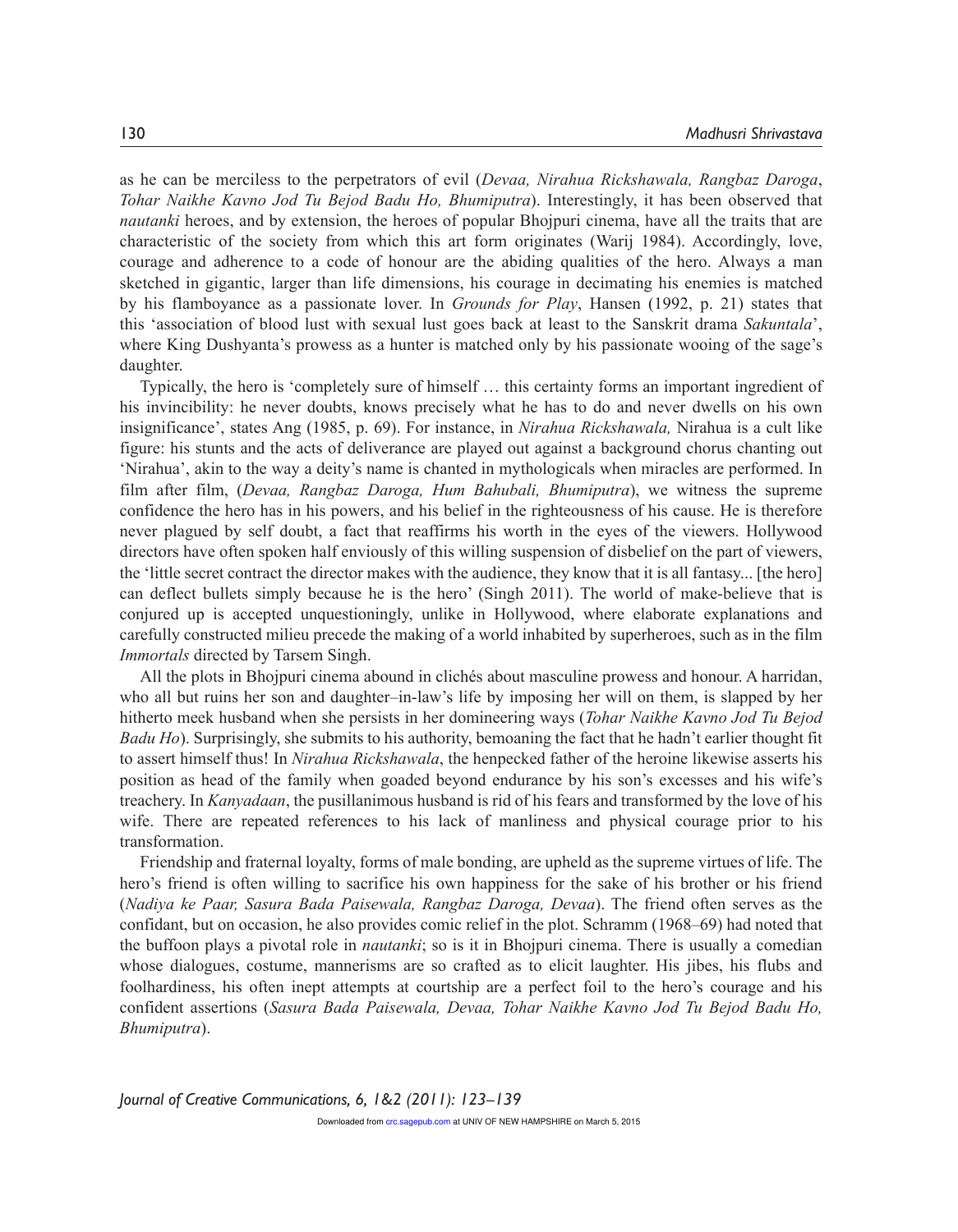### **Dream Girl/***Virangana/Pativrata*

The heroine is always the prototype of the traditional Indian woman, displaying undying fidelity to the chosen paramour, while remaining chaste and beyond reproach. As in the *nautanki*, idealized representations of gendered conduct are offered. The overriding concern is that women's sexuality should be reined in, for the sanctity of family and caste depends on her inviolability.

However, pushed beyond the brink of endurance, the lady assumes the stance of the *virangana*, the warrior woman who takes on the might of her oppressors to protect her loved ones, or to safeguard her honour. She is the very embodiment of *Shakti*, the Eternal Feminine Principle. Both North Indian history and folklore offer several instances of a beleaguered woman metamorphosing into a *virangana* at a critical juncture, the Rani of Jhansi being only one of the many such instances of righteous wrath that have captured the popular imagination. In continuation of this tradition valourized by folk drama, Bhojpuri cinema frequently depicts the otherwise subservient woman challenging her adversaries on being driven by extreme circumstances. In *Hum Bahubali* the widowed sister–in-law attacks her husband's murderer, goaded and encouraged by a cheering crowd; in *Devaa* the meek heroine turns her fury upon the hero for having resorted to violence; the heroine beats up her assailants in *Nirahua Rickshawala*; in *Kanyadaan* the oppressed girl displays exemplary courage by taking on her avaricious affines and step brothers; the spirited protagonist in *Tohar Naikhe Kavno Jod Tu Bejod Badu Ho* staunchly opposes the arbitrariness of patriarchal norms. In *Bhumiputra*, the heroine is the intrepid, honest police officer, who fearlessly attacks lumpen elements.

These paradigms of womanhood are upholders of traditional values; they are also, in most cases, defenceless creature in need of a saviour (*Devaa, Hum Bahubali, Santaan*). Their honour is inalienably linked to that of their spouses, fathers, brothers and affines (*Nirahua Rickshawala, Sasura Bada Paisewala, Devaa, Hum Bahubali, Nadiya ke Paar*). Even when the heroine is a law-keeper (*Bhumiputra*), she still needs the hero for her deliverance. When faced with an obdurate father and a husband who is smarting under humiliation, she chooses to fast and pray to *Bholenath,* Lord Shiva (*Sasura Bada Paisewala*). Patriarchy is the norm; hence sisters and wives are expected to obey brothers and husbands. The overtly sexual woman is evil incarnate, and the westernized woman (albeit fascinating), has to be tamed into submission, as also reoriented towards values befitting her gender. Once won over by the hero, she is the epitome of Indian (read North Indian) traditions (*Sasura Bada Paisewala, Nirahua Rickshawala, Firangi Dulhaniya*).

### **All Roads Lead to Conjugal Bliss**

In keeping with the custom of *nautanki* performances, and that of popular Bollywood romances, the story culminates with the hero and the heroine attaining their heart's desire, winning the object of love and legitimizing the union through marriage. Marriage, and its confinement of the woman within the limits prescribed by patriarchy, offers the reassurance of maintaining the status quo, restoring order and 'domesticating' the unruly woman. (*Devaa, Nirahua Rickshawala, Nadiya ke Paar*). A wedding not only brings together the two young people in love, but also offers a socially sanctioned closure to the courtship and brings two families together, thus strengthening communal bonds further. By placing the woman in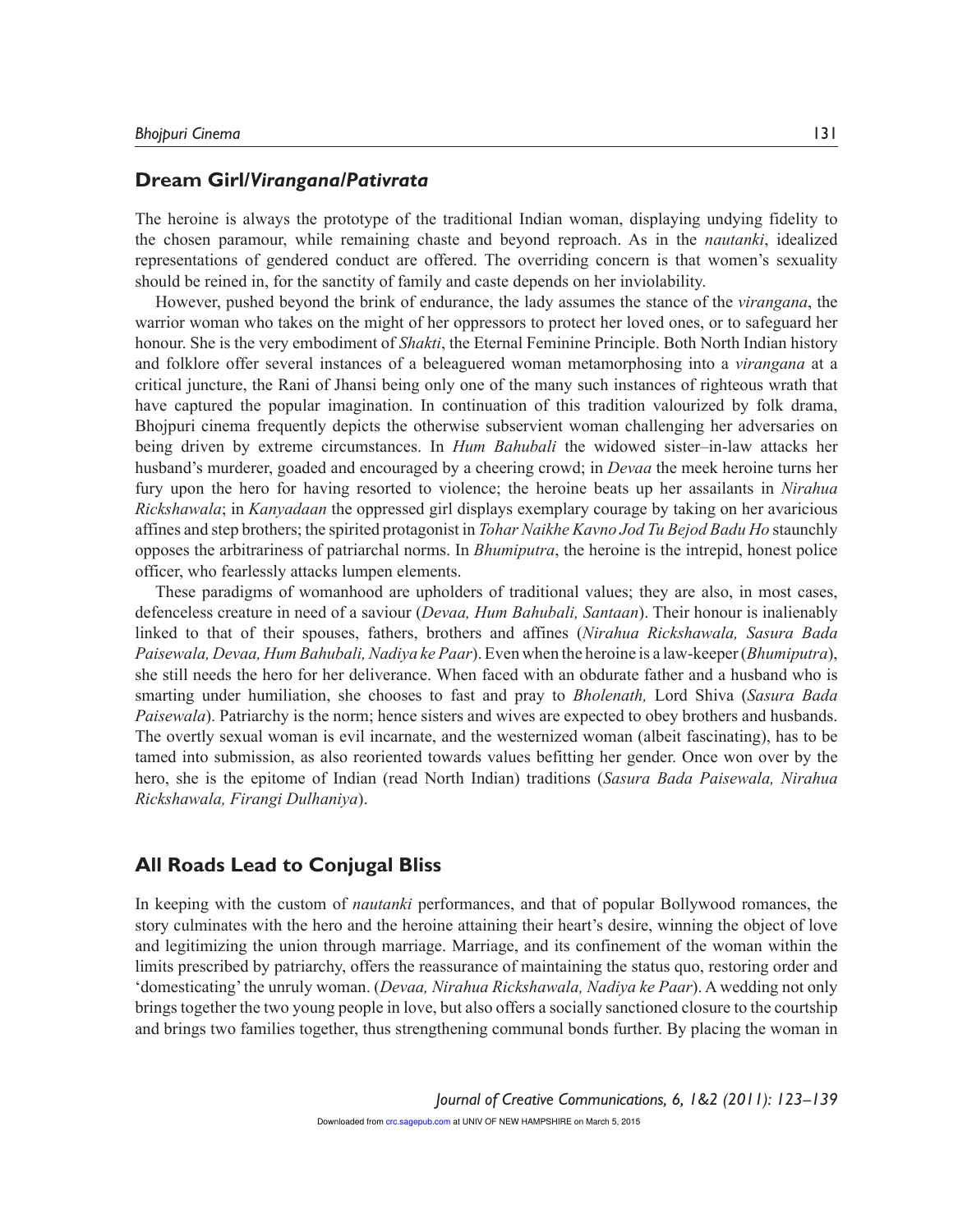a position that has the approbation of elders, it re-establishes order after the upheaval caused by their romance. The dream sequences, the mandatory arch comments by the supporting cast, dialogues revolving around conjugal matters—all hint at the realization of marital dreams. That it is pivotal to the storyline is evident from even a cursory glance at the names of some well-known films: *Kab Hoi Gauna Hamar* (When Will My Gauna Happen), *Sindurdaan* (Vermilion Box), *Kanyadaan, Panditji Batai Na Biyah Kab Hoi* (O Priest, When Will I Be Married), *Sasura Bada Paisewala, Nirahua Chalal Sasuraal*  (Nirahua Goes to His In-Laws)*.*

# **Male Gaze: Female Body as the Locus**

Bhojpuri cinema, like its forebear the *nautanki* theatre, is redolent with metaphors that accentuate both the bewitching comeliness of women, as well as the dangers of their sexuality. Both the traditional and the modern genres constantly draw attention to the conflict between desire and fear that the woman arouses in the man. In fact, the *nautanki/svang* tradition is known for its suggestive, symbolic and rather ornamental description of beauty and amorous adventures. Notably, the analogies have become contemporary, but there is no compromise in the explicitness of the message. The lady is a bolt of electric current ('Current Mareli' from *Sasura Bada Paisewala*); she is likened to a 'powerhouse' in *Nirahua Rickshawala,* delectable eye candy who has an electrifying impact on men. The woman's attractions are described in terms that connote both the danger and the magnetism of female sexuality. She is repeatedly presented as the Other, the object of the male gaze that constantly seeks to control and possess her. As Mulvey (1975) states, the woman on display functions at two levels:

...as erotic object of the characters within the screen story, and as erotic object for the spectator within the auditorium… As the spectator identifies with the main male protagonist, he projects his look on to that of his like, his screen surrogate, so that the power of the male protagonist as he controls events coincides with the active power of the erotic look, both giving a satisfying sense of omnipotence.

All attention is perennially focused on the female form; she challenges the masculinity of both the hero and the male spectators. She segues easily from seductresses to *pativrata* (one who worships her husband), longing for *chudi* (bangles), *mahavar* (red colour used to adorn feet) and the feminine adornments associated with her marital status (*Sasura Bada Paisewala, Nirahua Rickshawala, Devaa, Hum Bahubali*). In every one of the films, the villain and his cronies are regaled by *nautch* girls who gyrate to raunchy numbers, reminiscent of the risque folk songs of this region. The hero and the buffoon too, are often spectators; albeit the hero remains unperturbed by the attempts at titillation, often getting the better of the dancing girl in the game of seduction. Hansen (1992, p. 23) speaks of the:

obsession with the otherness of woman… the erotic dancing, the facial gestures and articulation during singing… guide the spectator's interest unerringly to the women on public display… *nautanki* theatre revolves around this seductive image of woman. Beguiling, beckoning creature, caricature of men's own craving, she commands the attention of her admirers and dares them to approach.

Even today, dance performances, especially for visiting wedding guests (*Baraatis*), are *de rigeur* in most affluent rural households of North India. The spectators, both in cinema and in real-life, are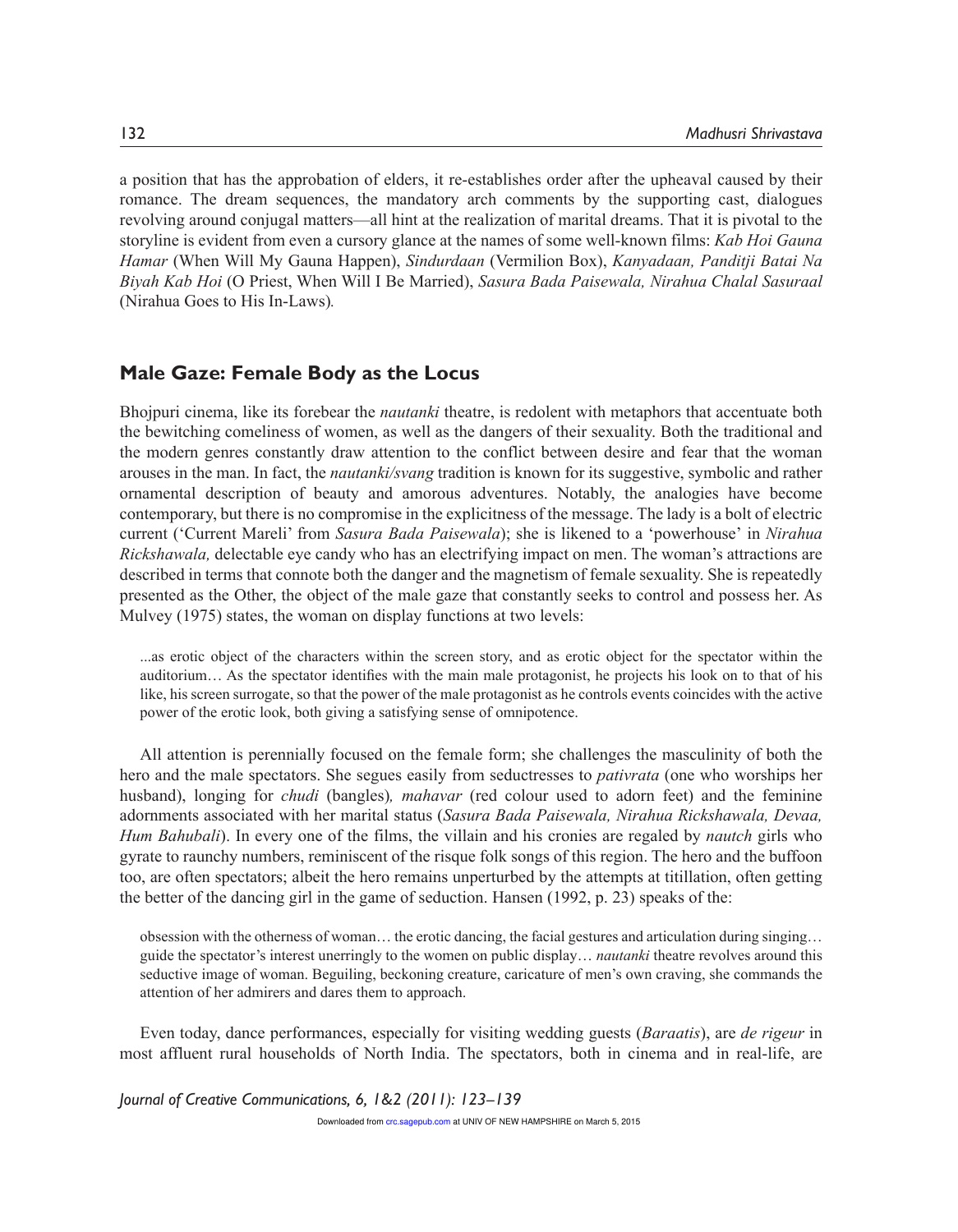predominantly male, the songs are suggestive, alcohol flows freely and the atmosphere is decidedly uninhibited.

Depiction of sexually unrestrained women seeking out men is stock-in-trade of Bhojpuri cinema. For example, in *Devaa***,** concerted efforts are made by the village doctor's wife to arouse 'the man' in her husband. Her aggressive overtures and come- hither dances are all in keeping with the formula for success. In *Sasura Bada Paisewala*, the comedian's wife is explicit in her gestures and speech, making advances in no uncertain terms. In films such as *Sasura Bada Paisewala* and *Rangbaz Daroga* it is the young heroine who unabashedly makes overtures. She sings of her longing, much in the manner of the traditional *nayika* (heroine) of both folk and Sanskrit drama, and the camera lingeringly depicts her attractions. Even a 'clean' family film like *Nadiya ke Paar* has a nubile village belle making a play for the hero, and a sharp tongued, attractive village woman who flirts with the middle-aged widower, the hero's uncle.

The point of view is always that of the man's; the gaze is that of the voyeur; the male spectator is invited to view the woman as an object of desire and a trophy to be won. There are scenes in which the hero is literally a peeping tom (as in *Nirahua Rickshawala*), and along with the child actor, peers through the keyhole at the heroine in her room, while the audience derives as much voyeuristic pleasure as does the protagonist.

# **Family Reigns Supreme**

Every film underscores the importance of family and kinship. Unquestioning obedience to parents, especially in matters of marriage, is the norm rather than the aberration. In *Tohar Naikhe Kavno Jod Tu Bejod Badu Ho*, the hero says to his mother, 'Why didn't you ask me before fixing my marriage?' She retorts, 'Did I give birth to you after seeking your permission? Did I rear you after you had granted me permission?' Right from *Nadiya Ke Paar* in the 1980s to *Tohar Naikhe Kavno Jod Tu Bejod Badu Ho*  in 2009, the heroine almost always stitches up her mouth, swallows her pride, sacrifices her desires to save the family honour, and marries against her wishes to please her parents. Much is made of the mother–son, sister–brother, brother-in-law and sister-in-law relationship. The heroine of *Kanyadaan*  acquiesces to her marriage with a cowardly man at the behest of her step-mother; *Nirahua Rickshawala* is not just the breadwinner in the family, but also the protector of his widowed sister-in-law and surrogate father to his nephew; in *Sasura Bada Paisewala*, the hero's elder brother swallows all insults in order to ensure his brother's happiness. At times, a half-hearted plea is put forward for consideration: for example, when a woman caught in the crossfire between two warring men, each of whom stakes a claim over her life, is in a pitiable condition (*Nirahua Rickshawala*). But in the final analysis, it is the family that is privileged over the individual; personal interests are always subordinated to the welfare of the *parivar* (family), and by extension, the *biradari* (community) and the *samaj* (society). The films reinforce the close bonds between kinsfolk, the unquestioning obedience to elders, the respect accorded to the patriarch, that are the brick and mortar of the essentially communal Bhojpuri ethos. Considerable pride is taken in sacrificing individual desires in deference to the requirements of the family. In a staunchly feudal and agrarian set up, kinship amongst brothers and amongst members of a community is of fundamental importance for social and economic survival. In an alien society, it is this very network of relationships that enables the migrants to hold on to their moorings when faced with the onslaughts of a bewilderingly dissimilar culture.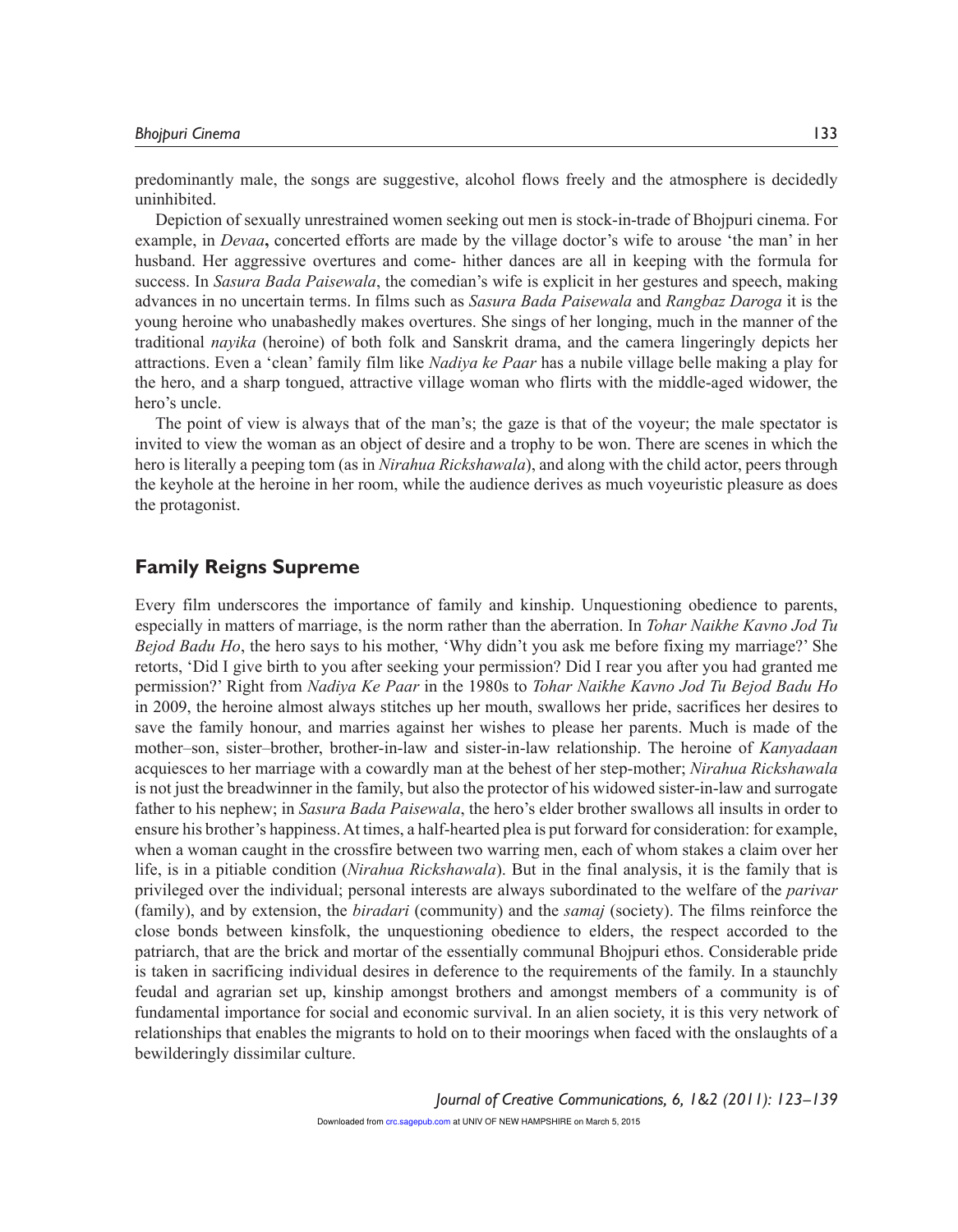# **Heralding Change… Tentatively**

Attempts at reform are limited to safe issues unlikely to invite opprobrium: dowry, domestic violence, marrying for love. Change is embraced cautiously and always within the framework of conventionality.

The film *Nirahua Rickshawala* underscores the reformist message that times are changing—one can't take the law into one's own hands, eve teasing cannot be condoned, the difference between high and low status (caste is never overtly referred to, but hinted at) is now being obliterated. But the old order prevails. The *vidhayak* (Member of Legislative Assembly) thunders out in anger '*chamdi sunder lapetne se pagdi na bane*' (if you wrap leather beautifully around your head, it does not necessarily turn into a turban, a symbol of upper caste male supremacy).<sup>3</sup>

Again, *Devaa* may seem to have a reform agenda, but it stays strictly within the norms acceptable to its viewers. The widow is a virgin. Her husband having died in an accident on her wedding night, the marriage has remained unconsummated. She is considered inauspicious, decries her fate, and prefers death to dishonour; all her notions thus being an integral part of the community's general bank of beliefs.

In *Rangbaz Daroga* all the women, including the sister of the wayward bully, (she is a victim of dowry harassment, and her brother has turned to crime to preserve her honour and the family name), are beaten down by a social system that gives men absolute control of their lives. The hero threatens her avaricious husband, shaming and scaring him into accepting the wife he has ill-treated in the past.

In yet another multi starrer, *Hum Bahubali,* tiny sparks of rebellion augur change. The elder brother's willingness to go out on a limb for his lady love at the risk of his father's wrath and the younger brother's desire to make it big as a singer (a profession considered taboo for the well-heeled upper classes), are harbingers of the change that the 'Bhojpuriya' youth wish to see. The film reflects the changing hues of a society impatient to clamber up to the level of the 'modern' Indian metros.

In many of the recent releases the heroine is bold enough to question meaningless customs (*Nirahua Rickshawala*) and is an educated, working girl who protests against parental arbitrariness in matchmaking (*Tohar Naikhe Kavno Jod Tu Bejod Badu Ho*). In *Bhumiputra,* the courageous heroine is a police inspector and her spirited mother works for the railways. It needs to be noted, however, that these women are shown to be Maharashtrian, not natives of UP or Bihar. They are true-blue Mumbaikars, whose ways are *sehari* (of the city). In *Kanyadaan*, when the daughter proves her worth by turning the tables against her father's tormentors and restoring his dignity, a clear message is sent out to audiences who privilege male progeny over the girl child. These signs of change are balanced with conventional dialogues to appease conservative patrons. For instance, the feisty girl in *Tohar Naikhe Kavno Jod Tu Bejod Badu Ho* eventually succumbs to emotional blackmail by her uncle, and once married, she even advises her errant, prodigal cousin that her father knows best, and would never take a decision that would harm his daughter. This behaviour seems only a sop for the older generation, for, in the film, the very same man denies his daughter permission to marry her paramour, for a reason that appears outmoded to the present generation.

As always, the reformist message is not belted out stridently. Hence we see that girls may seek to work in offices and want an education, but family honour is not compromised. They may be modern enough to be employed, but are traditional enough to censure their cousins for wearing clothes that are unbecoming of women from respectable families. An uneasy balance is thus attempted—precarious, but necessary, given the diverse sensibilities being catered to. The younger generation must identify with the young protagonists, but the older audiences must not be alienated by aggressive advocacy of women's emancipation. In *Kanyadaan*, a family friend's daughter is training to be a pilot and there are references to women like Kiran Bedi and Kalpana Chawla, who have done the nation proud. But the average girl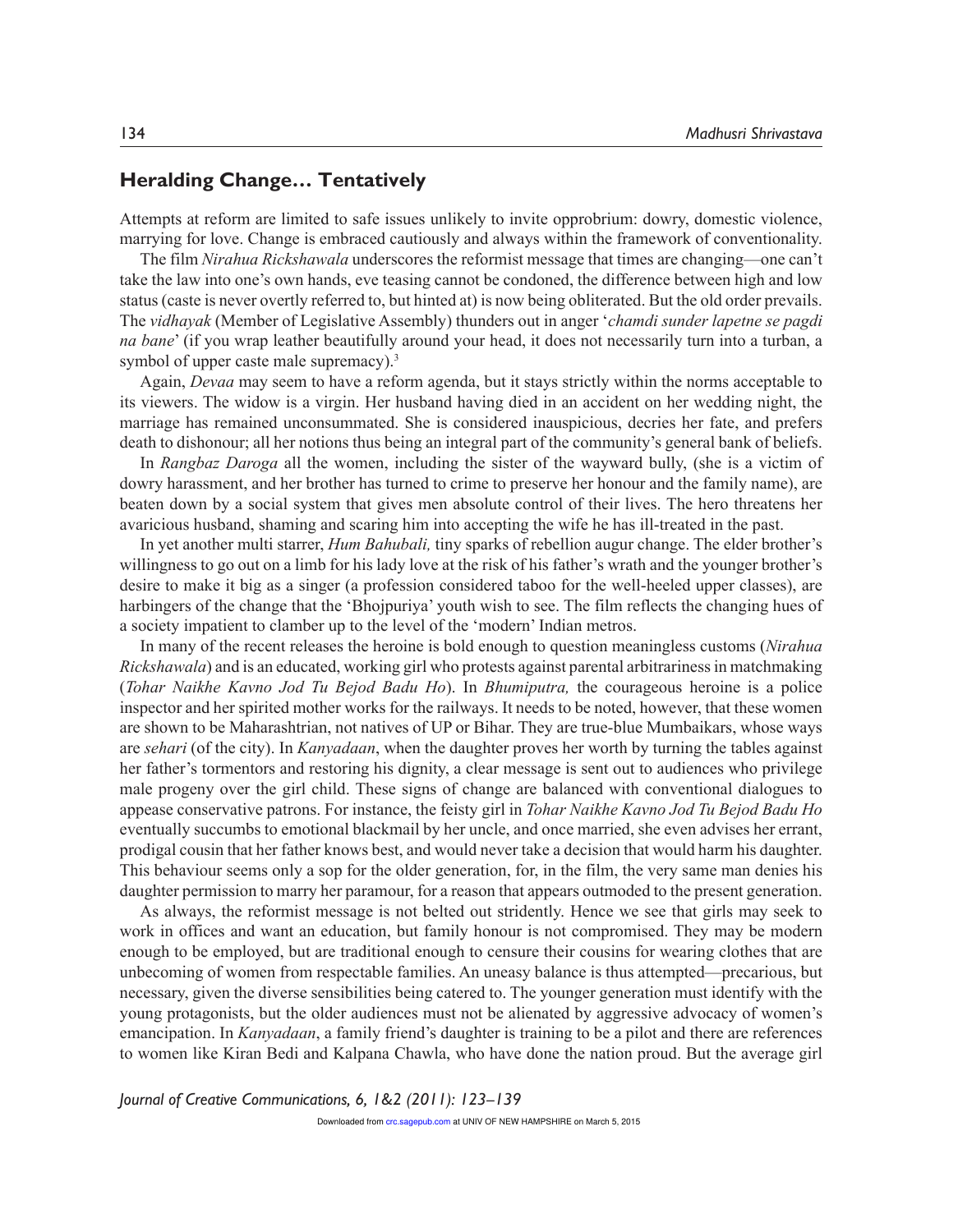is still expected to be the dutiful, a submissive daughter and daughter-in-law, confined within the pale of the *lakshman rekha* (boundary) drawn for her by parents and affines.

# **Subjugation of the 'White'/'Modern' Woman**

The current spate of successful Bhojpuri films has led to greater financial investment in the genre (Ghosh 2010), which in turn, has led to several recent films adding song sequences shot in exotic foreign locales to the narrative (*Kab Hoi Gawana Hamar*). Eager to shed its rustic image and remain in step with the growing self-esteem and aspirations of migrants, the Bhojpuri industry is wooing foreign talent as well. *Firangi Dulhaniya* (Foreign Bride), a Bhojpuri film featuring Tanya, a model-turned-actress from Ukraine, was released in 2005. A landmark in Bhojpuri cinema, it had viewers flocking to the theatres, as it was the first Bhojpuri movie featuring a foreign actor (Sahay 2005).<sup>4</sup>

This is in line with a trend in Bhojpuri cinema and music videos that portrays urbanized and/or western women being totally in thrall of the hero with a 'Bhojpuriya' heart. The men in these films are repeatedly depicted as embodiments of authority, always in control of women's sexuality and their lives, which is an accurate reflection of the realities of a patriarchal setup. There is a deliberate attempt to demolish the stereotype of the gauche country bumpkin, ill at ease in the presence of aggressive femininity, and to reconfigure the perception of inadequacy that plagues the rustic from the hinterland (*Sasura Bada Paisewala, Nirahua Rickshawala, Bhumiputra*). The hero now cavorts around with 'whiteskinned' heroines and junior artistes, who by their vulnerability to his charms, buttress not just the Bhojpuri man's identity, but his new global persona and presence.

Interestingly, in his studies of Chinese popular soap operas produced in the nineties, Sheldon H. Lu (2000) indicates how issues of cultural identity loom large in the age of trans-nationalism and globalization. He analyzes the political dynamics underlying representations on television of romantic relationships between Chinese men, and Russian and American women. Frequently, Chinese men are depicted as successfully winning over white women, whether American or Russian. An aggressive and confident image of Chinese masculinity is constructed through the foreign woman in the 'global cultural imaginary'.

Lu describes the ways in which 'foreign women are the "subalterns", subject to the men's gaze and desire' (2000, p. 35). The subjugation of white female sexuality is the direct outcome of deep seated masculine insecurity, while the male conquest of the 'other' woman is 'a defense mechanism'. He refers to Frantz Fanon (pp. 41–42), who in his seminal book *Black Skin, White Masks* (1952), speaks of the psychosexual dynamics that underpin the black man's need to be loved like a white man in order to overcome his feelings of inadequacy. Likewise, by conquering the modern, anglicized, urban young woman and reducing her to a submissive, 'tame', domesticated girl besotted by his masculine charm, the hero of popular Bhojpuri films is able to reaffirm his manhood. He alone, among all his friends and compatriots is not intimidated by the glamour and confidence of the city-bred girl; his irresistible looks, the goodness of his heart, all reduce her to putty. The 'masculinist, patriarchal discourse' is fortified, the predominantly male audiences of Bhojpuri cinema have their 'collective ego' bolstered, while their unarticulated feelings of insecurity are assuaged by the vicarious satisfaction derived from the socially superior woman's subjugation by the rustic hero. As in the Chinese context, the relationship between race, refinement and sexuality is foregrounded, since in popular perception the migrant's North Indian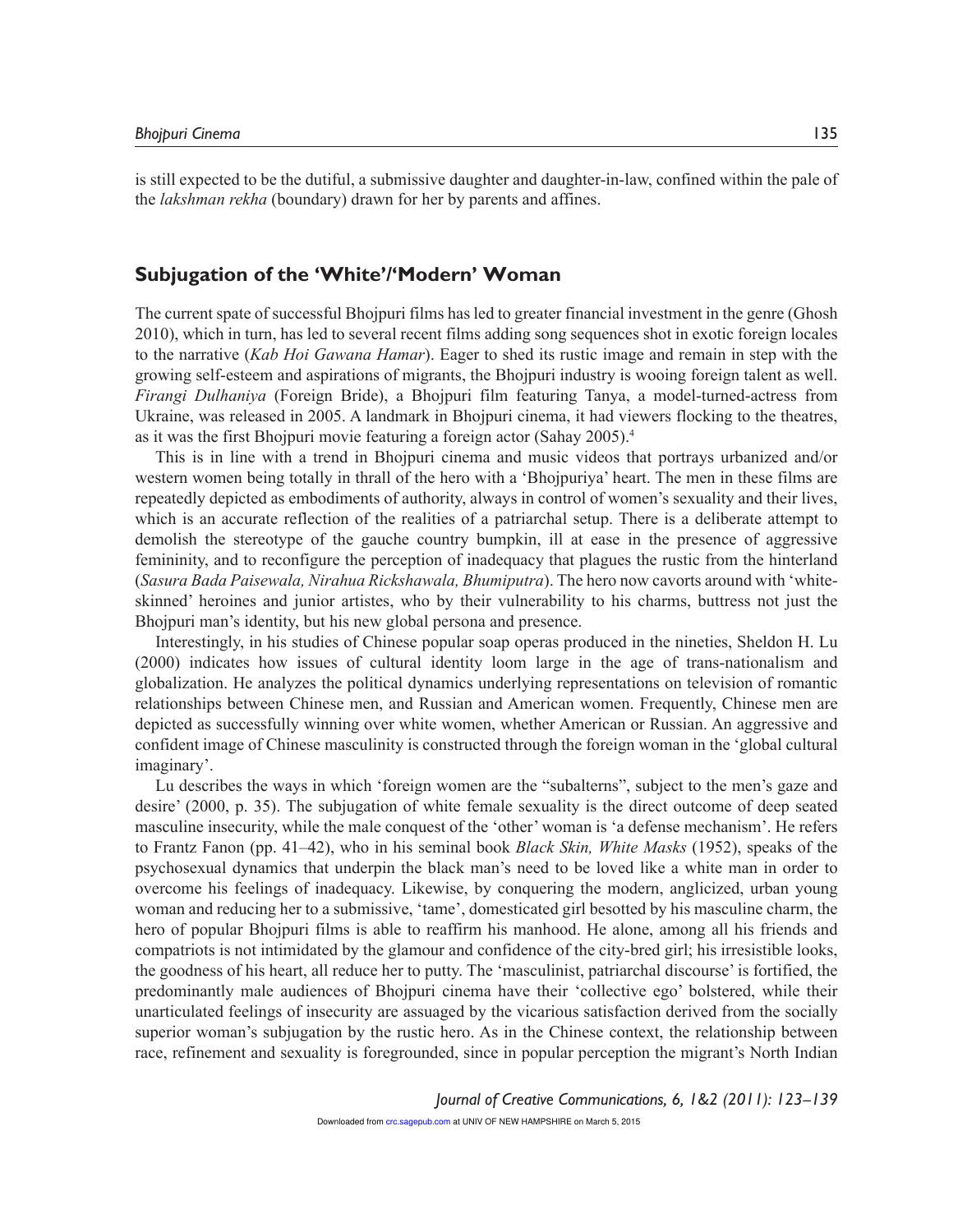persona is frequently seen as lacking in sophistication. The white woman, or her *desi* counterpart, the 'modern' Indian girl, is thus transmogrified from 'an object of the gaze' into an achievable object of desire, one who also serves as 'a vehicle for the self-aggrandizement of the male ego' (Lu 2000). Thus do media assist in fashioning a new identity that is air brushed and divested of its rough edges, even as they churn out tales of wish fulfilment.

### **The City vs. the Village**

Thus we see that the Bhojpuri film, modern day mutant of the *nautanki*, retains the flexibility as well as the distinctive features that allow it to lend the flavour of the folk form to its celluloid projections. Further, it faithfully interpolates imagery and issues that reflect the transformation wrought by urbanization.

Tripathy and Verma draw attention to the fact that Bhojpuri cinema handles the theme of urbanism in a manner very different from today's Hindi cinema, so that 'the rural urban tension is its main staple as also the unchanging backdrop for all its narratives' (2011, p. 104). The contrast between the Hindi heartland and the westernized urban ethos is sustained throughout. The films also reflect the yearnings of the quasi-literate migrants: the heroes speak English, are 'first class first' (*Nirahua Rickshawala, Sasura Bada Paisewala*) and possess every quality that the Bhojpuri viewers aspire to in order to gain an edge in an urban setting. The educated hero plies a rickshaw to earn a living in both the films mentioned above; a fact that immediately strikes a chord in the large percentage of rickshaw drivers/pullers among the migrant population.

The films are punctuated with songs, redolent of the folk music of the north. The sequences are typically drawn from the everyday life of village folk—for instance, a toddy drinking session with a drag queen dancing to a raunchy number (*Sasura Bada Paisewala*), or a boisterous bunch of village youth singing to a bevy of passing beauties (*Devaa*). The double entendre in the dialogues and lyrics are hugely entertaining to the all male audience. Wedding rituals and festivities are depicted at length and are peppered with traditional folk songs. The reinforcement of exemplary love between members of a joint family underpins all the films. The message is driven home that the family and its honour, kinship and its obligations override all other considerations. Duty to the extended family, self sacrifice and adherence to the norms of the community are of paramount importance. In short, all attempts are made to recreate the social setup left behind in UP and Bihar, so that the sights and sounds of the home state, the reassuring 'Bhojpuriya' way of life, are always available at a 'sanima hall' (cinema hall) in the host city.

The setting and the backdrop are carefully constructed to reflect *ghar* (home) as the North Indian migrant remembers it. The walls and doorsteps of the houses depicted are decorated with traditional motifs; the sacred *tulsi* (basil) plant is ever present in the *aangan* (courtyard); open fields, cattle shed, the village well; the bucolic ambience is faithfully recreated. The films may not always present an accurate and authentic picture of the lives of common people (for media offerings acquire saleability only when images are enhanced), but they certainly do tap into their need for familiar sights and sounds from their home state; and when offered in the language they speak, the impact on the migrants' imaginary is both reassuring and empowering. The ubiquitous presence of mobile phones, motorcycles and sleek four wheelers, an occasional computer in an urban office setting are further affirmations of the fact that the 'Bhojpuriya' identity comfortably straddles both worlds—that of the rustic at heart who is at home with the accoutrements of the twenty-first century.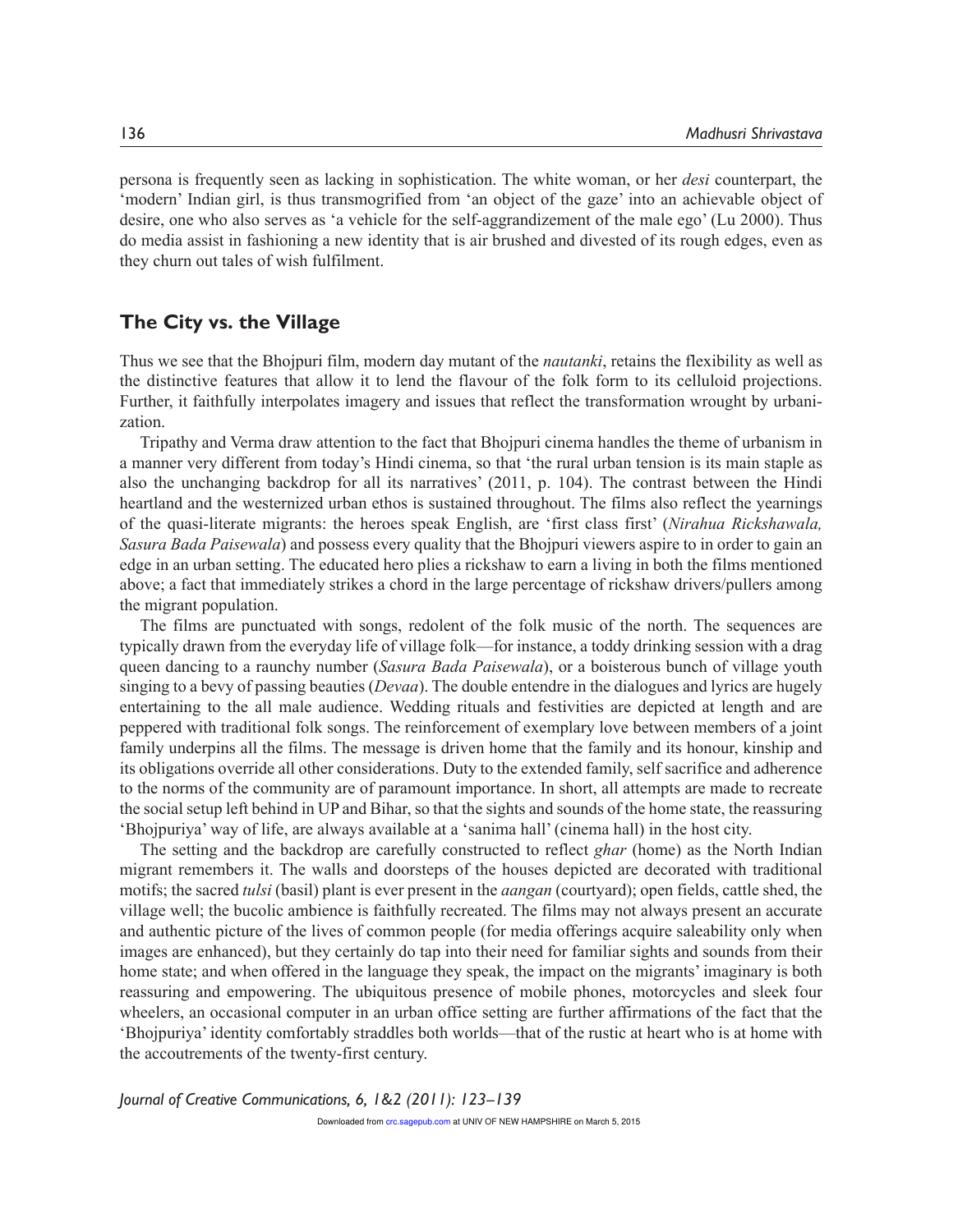Bhojpuri cinema is thus a manifestation of popular culture that impacts the process of identity formation among the North Indian migrants in Kandivali (east), Mumbai. It offers insights into the manner in which the media consolidate the migrants' connect with the home states by creating aspirational images and role models, cobbling together remnants of their cultural memory with newly acquired understanding of the metropolis. The study supports the argument that films do not simply project identities that already exist; they construct and consolidate identities that match the varied needs of people on different points on the socio-economic axis. Media discourses create the concept of what it means to be a 'Bhojpuriya', interpellating their subjects so as to reflect what is of significance to them.

#### **Notes**

- 1. Significantly, many popular films of the 1950s, 1960s and 1970s were also performed as *nautanki* on stage. Warij (1984) mentions *Dhool ka Phool, Nagin* and *Nau Do Gyarah* as belonging to this category. This is a clear indication of the symbiotic relationship existing between folk theatre and its modern day cinematic incarnation.
- 2. In parts of Bihar and UP, owing to 'wide spread unemployment, underdevelopment, poverty, the continuing feudal order and growing cases of corruption among local politicians and bureaucrats, combined with sociopolitical and economic disparities, nexus between landowners and the police, tussle over political domination and caste and class conflicts… violence is gradually becoming a common strategy' (Hindwan 2010).
- 3. Distinctions based on *varna* (class), *jaati* (caste) and traditional perceptions about *Brahman, Kshatriya, Vaishya*  and *Shudra* continue to hold sway in Bhojpuri society (Rai & Singh 1999); this is 'a divisive-caste society' (Tripathy & Verma 2011), although in the metros these rigid categorizations are constantly under attack and the lines separating them are often blurred.
- 4. Ukrainian model Tanya plays a Russian girl in love with a Bihari boy in *Firangi Dulhania*. 24-year-old Cambridge-educated British actress Jessica Bath too has signed for Bhojpuri films (Tewary 2005).

#### **References**

Ang, I. (1985). *Watching Dallas: Soap opera and the melodramatic imagination.* London: Routledge. Barthes, R. (1991). *S/Z.* NJ: John Wiley and Sons.

———. (2009). *Mythologies*. Translated from French by Annette Lavers. London: Vintage.

Bhojpuriya Cinema (n.d.). Retrieved 28 November 2011, from http://bhojpuriyacinema. com

brandbihar.com (2012). *Promoting Bihar as a brand.* Retrieved 22 February 2011, from www.brandbihar.com Cawelti, J.G. (1969). The concept of formula in the study of popular literature. In Harrington, C.L., & Bielby, D.

- (Eds), *Popular culture: Production and Consumption* (pp. 201–209). Oxford: Blackwell publishers. Chatterjee, S. (2006, February 24). Bhojpuri films strike the right notes. *Hindustan Times.* Retrieved 23 July 2011,
- from http://www.hindustantimes.com/News-Feed/nm7/Bhojpuri-films-strike-right-notes/Article1-67891.aspx Chatterji, S.A. (1999). The culture-specific use of sound in Indian cinema. *International Symposium on Sound in*
- *Cinema*, London, 15–18 April 1999. Retrieved 20 December 2011, from http://www.filmsound.org/india

Creswell J.W. (2003). *Research design: Qualitative, quantitative and mixed methods approaches*. 2nd ed. Thousand Oaks, CA: Sage

- Eisenlohr, P. (2004). Register levels of ethno-national purity: The ethnicization of language and community in Mauritius. *Language in Society*, 33(1), 59–80. Retrieved 11 March 2011, from http://www.jstor.org/ stable/4169316, doi:10.1017/S0047404504331039
- Fiske, J. (1987). Intertextuality. In Harrington, C.L., & Bielby D. (Eds), *Popular culture: Production and consumption* (pp. 219–233). Oxford: Blackwell publishers.
- Ghosh, A. (2005, November 1). The mofussil's revenge. *The Times of India.* Retrieved 3 November 2011, from http://articles.timesofindia.indiatimes.com/2005-11-01/edit-page/27857786\_1\_bhojpuri-sasura-bada-paisewalaregional-genre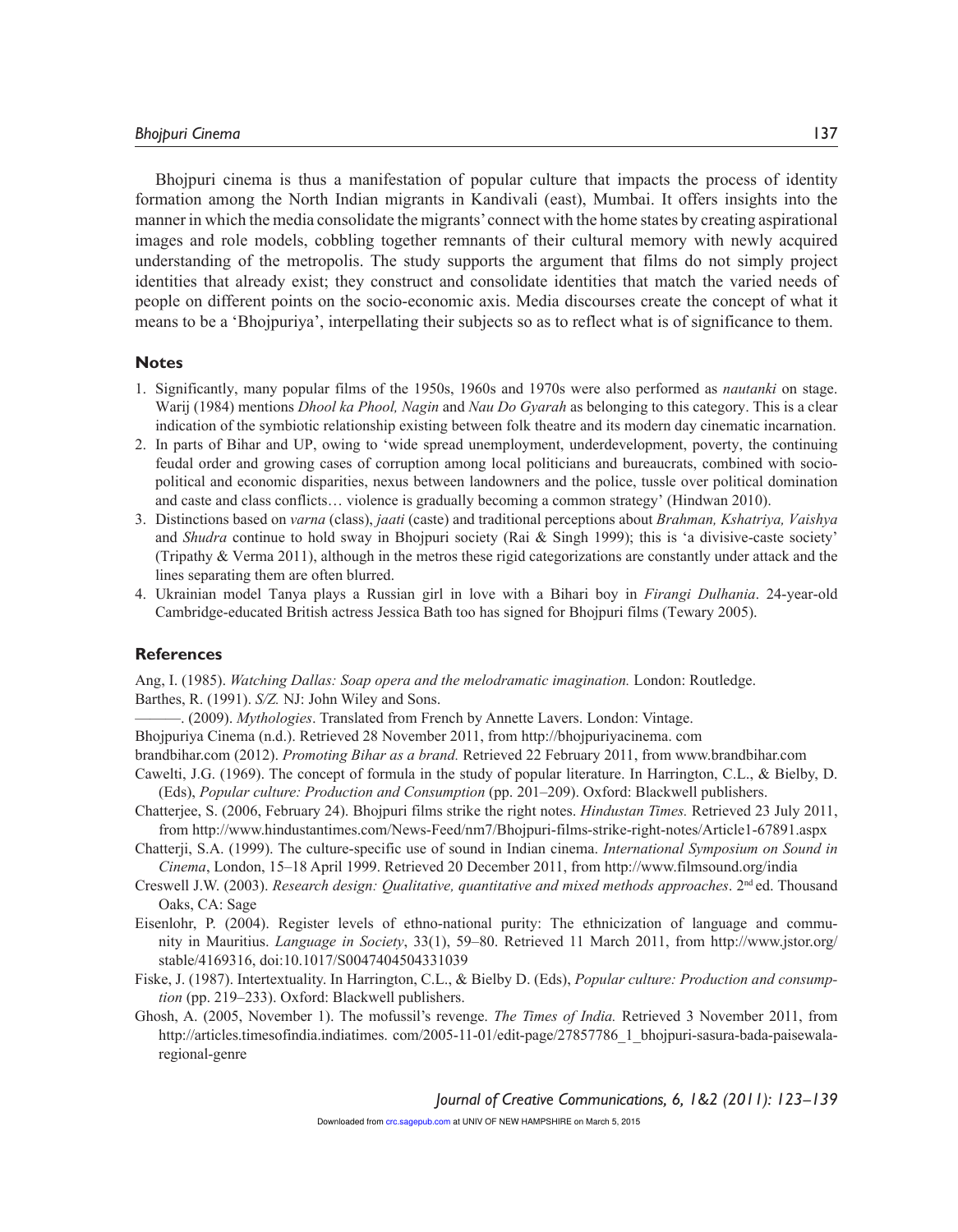Ghosh, A. (2007, May 27). Bhojwood dreams big. *Sunday Times of India*. Retrieved 5 October 2011, from http:// articles.timesofindia. indiatimes.com/2007-05-27/special-report/27886439\_1\_bhojpuri-film-industry-ravi-kissenfilm-awards

———. (2010). *Cinema Bhojpuri*. New Delhi: Penguin.

- Hamilton, C. (1911). Melodrama, old and new. In *Bookman Internet Archive: Full Text of the Bookman*, 309–314. Retrieved 2 January 2011, from http://www.archive.org/stream/bookman17unkngoog/bookman17unkngoog\_ djvu.txt
- Hansen, K. (1983). Indian folk traditions and the modern theatre. *Asian Folklore Studies*, 42(1), 77–89. Nanzan Institute for Religion and Culture. Retrieved 3 February 2011, from http://www.jstor.org/stable/1178367
- ———. (1992). *Grounds for play: The nautanki theater of North India* [ebook]. Berkley: University of California Press. Retrieved 13 July 2011, from http://ark.cdlib.org/ark:/13030/ft9v19p2qq/
- Hindwan, S. (2010). Caste and class of violence in India: Assertion among Dalits. *Journal of Peace Studies,* 17(4). Retrieved 22 December 2011, from www.icpsnet.org/adm/pdf/1305967226.pdf
- Kristeva, J., & Moi, T. (1986). *The Kristeva reader: Julia Kristeva*. (Ed. T. Moi). New York: Columbia University Press.
- Kucharska, J. (2007). Diasporic cinema as a double-palimpsest—Bollywood/Hollywood by Deepa Mehta. In Bates, C., et al. (Eds), *Visions of Canada, Canadian studies in Europe*, Vol. 6, (pp. 207–221). Brno: The Central European Association for Canadian Studies in collaboration with Masaryk University.
- Kumar, A. (2006, Dec 21). A date with dal-bhat. *The Hindu*, Retrieved 3 July 2011, from http://www.hindu.com/ mp/2006/12/21/stories/ 2006122100780400.htm
- Lu, S.H. (2000). Soap opera in China: The transnational politics of visuality, sexuality, and masculinity. *Cinema Journal*, 40(1), 25–47. Retrieved 11 March 2011, from http://www.jstor.org/stable/1225816
- McKeone, D.H. (1995). *Measuring your media profile*. Hampshire: Gower.
- Mulvey, L. (1975). Visual pleasure and narrative cinema. *Screen,* 16(3) (Autumn), 6–18. Retrieved 8 December 2011, from https://wiki.brown.edu/confluence/display/MarkTribe/Visual+Pleasure+and+Narrative+Cinema
- Nandal, R.S. (2008). A clash of cultures. *NDTV.com*, February 25. Retrieved 15 May 2012, from http://www.ndtv. com/convergence/ndtv/ story.aspx?id=COLEN20080042337

Nandy, A. (1998). Indian popular cinema as a slum's eye view of politics. In Nandy, A. (Ed.), *The secret politics of our desires: Innocence, culpability and Indian popular cinema.* New Delhi: Oxford University Press.

Rai, J.P., & Singh, Y.P. (1999). *The folk culture of North Western Region*. 2nd ed. New Delhi: Ministry of Information and Broadcasting, Government of India.

Sahajwala, P.C. (2008). Power to people. *Merinews* [online], 21 February. Retrieved 9 December 2011, from http:// www.merinews.com/article/whose-mumbai-is-it-by-the-way---ii/130368.shtml

- Sahay, A.M. (2005). Russian actor in Bhojpuri film. *Rediff India Abroad*, Patna, September 16. Retrieved 3 July 2011, from http://ia.rediff.com/movies/ 2005/sep/16bhojpuri.htm
- Schramm, H. (1968–69). Musical Theatre in India. *Asian Music*, 1(1), 31–40. Retrieved 3 February 2011, from http://www.jstor.org/ stable/834008
- Singer, B. (2001). *Melodrama and modernity: Early sensational cinema and its contexts.* New York: Columbia University Press.
- Singh, T. (2011, November 27). I'd Like to Make a Bollywood Film. *Sunday Times*, p. 20.
- Spitulnik, D. (1997). The social circulation of media discourse and the mediation of communities. *Journal of Linguistic Anthropology*, 6, 161–187.
- Tewary, A. (2005, December 15). Move over Bollywood, here's Bhojpuri. *BBC News, South Asia.* Retrieved 9 August 2011, from http://news.bbc.co.uk/2/hi/ south\_asia/4512812.stm
- Tripathy, R., & Verma, J. (2011). Identities in ferment: Reflections on the predicament of Bhojpuri cinema, music and language in Bihar. In Batabyal, Chowdhry, Gaur and Pohjonen (Eds), *Indian mass media and the politics of change*. New Delhi: Routledge.